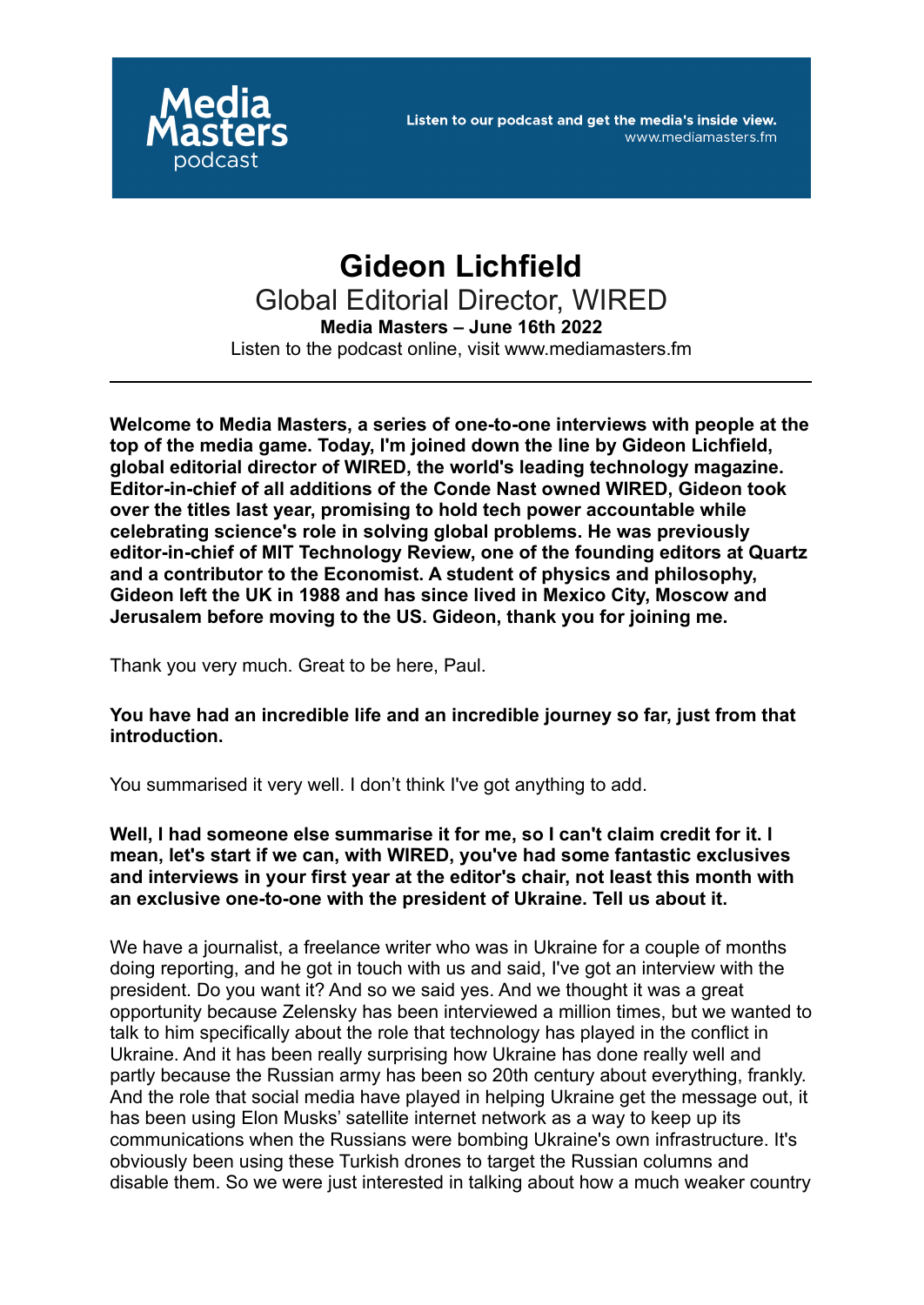was able to bring in technology in various ways to help it defeat this much more powerful adversary.

# **I'm a massive fan of WIRED. I've been reading it for years. It's quite a difficult magazine to summarise to someone who's never heard of it. When WIRED began in 1993, it preached a kind of techno-utopianism. Now more people are sceptical of the influence of big tech over our lives. How would you define what WIRED is? And what's the proposition? And what's the outlook?**

You know, it's been very interesting to try to get my head around this because people still think of it as a tech publication and the truth is it was always much more than that. And when I was trying to decide whether to apply for the job, I was talking about this with a friend of mine, a guy called Tom Coats who's been in the tech industry for a long time. And he said, look, you're thinking of wired the wrong way if you think about it as a tech publication, it was always about the possibility of a better future. The thing was that back in the nineties, when it was founded, the belief was a better future will come around through embracing technology. And obviously today we think about it a little bit differently. We're more sceptical as you pointed out, we see all of the harmful effects that technology can also have, but I firmly believe that both blaming technology for the problems we have or talking about it as the solution to everything, are both wrong, right? Technology is just a tool that we use and pretty much any technology that we invent can be used in both beneficial and harmful ways. So especially today, since there are so many technology publications out there and so many just mainstream publications also covering tech, I think for us to stand out, it's even more important that we stop thinking of WIRED as a tech publication and the way that I like to talk about it is it is about a better future and it's really a publication about the world's biggest problems, like climate change and the erosion of democracy and cybersecurity threats, but security threats more generally, and the changing nature of work and how we're going to have our lives and careers in the future and the changing nature of health and the future of healthcare and how we look after ourselves. These are the world's big challenges. And what WIRED is about is how we tackle those big challenges and the role that technology plays in that because technology plays a role in everything. But technology is just a thread, really the people who solve these problems are people. And what we are trying to do is tell the stories of the people who are working on these big problems, how they use tech, but ultimately how they are tackling these problems. And the reason for that is that if the WIRED reader of the 1990s was archetypally the tech nerd who really wanted to be in on the latest advances, what I think of our readership as today is broader than that. It's more inclusive and it's really anyone who cares about these big challenges that the world faces, and doesn't want to just sit on their hands, but wants to make a difference. So what we want you as a WIRED reader or listener or whatever member of our audience, what we want you to get out of it is to feel like you can learn from the experiences of people who are trying to make a difference, whether they succeed or they fail. And a lot of our stories are about people who fail, but we want you to learn from those experiences so that you can think about what difference you can make in the world and where your possible lines of action are.

## **I mean, what an incredibly fascinating job for you to marshal all of the biggest challenges to humanity that you have, how do you go about doing that?**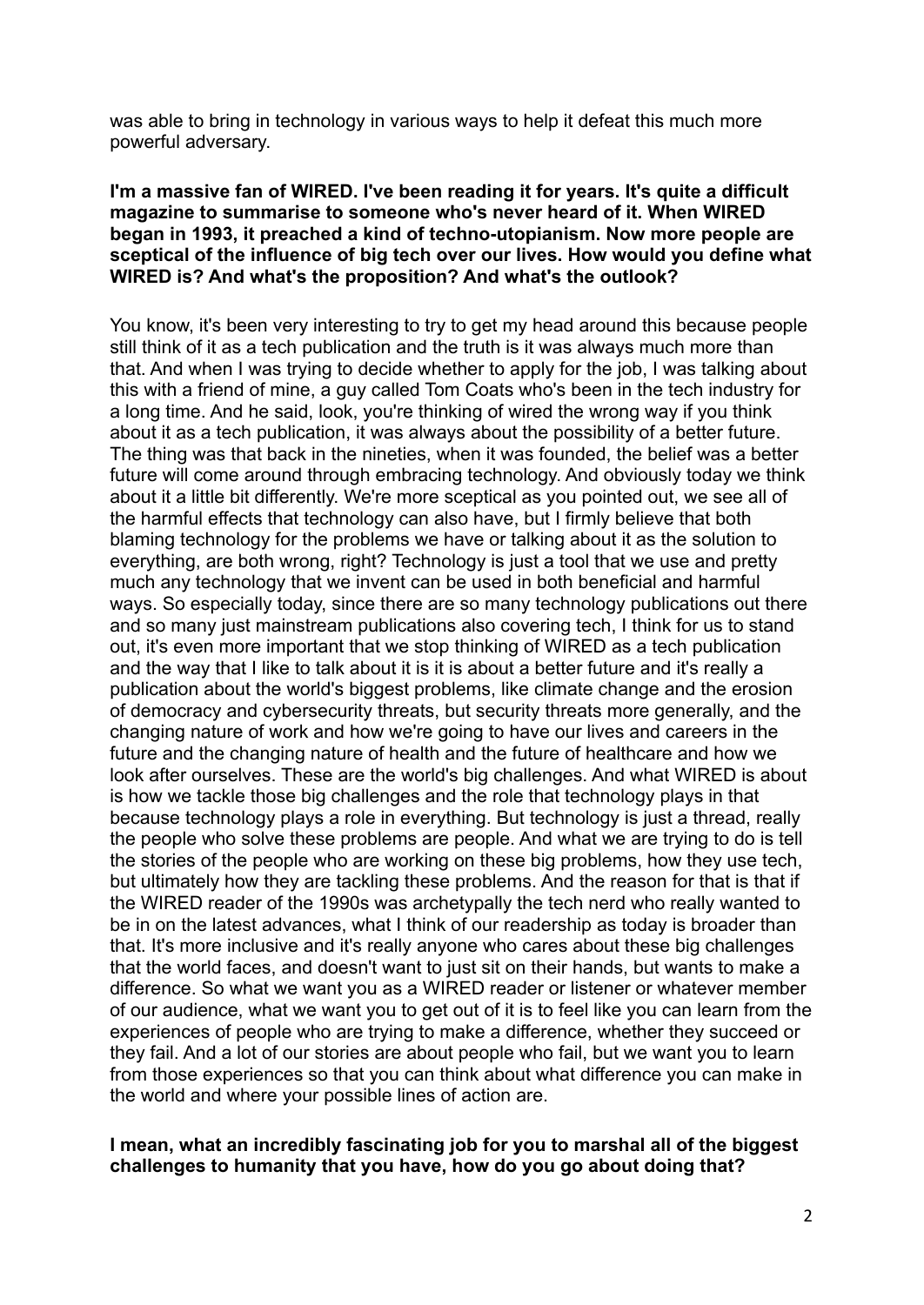### **Because you've still got to get an issue out, you've got a website to update. How do you choose what to cover? In a sense, the scope is so broad that you've got to choose what not to include. Have you not?**

Yes. I mean, that is the perpetual problem I think for any news organisations, what do you ignore? So the way that we think about it is, as I've said, we outline our key areas, which are the most important ones, such as climate health, the future of work, security, democracy, and a couple of other things. And then we say, all right, what in each of these areas is really important right now. So we have journalists who specialise in different beats. And what we're always talking about is what should you be focusing on in the next three months? What's an important field, an important issue within your enormous beat that matters right now. So someone who covers AI might say, well, right now the thing that really matters is the way that governments are using facial recognition to track their citizens, I'm going to focus on that for a while, right? Or someone who talks about climate might say, well, I'm really interested in the advances that are being made right now in carbon capture technology, I'm gonna focus on that for a while. And it doesn't mean that's the only thing they do, but the idea, and I think this applies for any news organisation as it's really helpful for your journalists to identify not only what their beat is, but what you might call their micro beats are, or their lanes within that beat and say the important story right now, because this is where the trends are shifting, or what people are talking about is X. And for the next three to six months, I'm going to, especially not exclusively, but especially focus on X. And that means I'm going to think about what are the stories that I can do week in and week out that keep this conversation moving on that and get me to news, to things that other people have not discovered by reporting more deeply. And then also what are the one or two really big stories that I could do that nobody has covered yet in this field? What's the story behind how this company came to be, or who is the mysterious entrepreneur who's trying to change this, those sorts of those sorts of big swings. And so, if every journalist is keeping in mind two or three important areas that they wanna focus on for a period of time, I think that helps them sort out what is noise and what is the thing to focus on. And it also helps them go deeper into the particular subject that they're covering and tell stories that nobody else is telling.

# **What are your favourite subjects? For me, it's physics and philosophy, which I know you studied academically. I love to study and read articles about the big bang and when it says, what came before the big bang physicists say, well, that's a philosophical issue potentially, but I'll read the philosophy on it as well. So how can something come from nothing?**

I mean, that's the stuff for thinking about late at night with a few glasses of whiskey, the things that I'm interested in right now. So I think the future of cryptocurrency and web 3.0 and where it's all going is fascinating. I consider myself a pretty big sceptic. I am fairly convinced that 99%, if not more of the crypto enterprises and coins and web 3.0 ventures and blockchain experiments and so forth that we're seeing today are going to disappear. There are too many of them are ponzi schemes, too many of them don't really have any particular use, almost anything that someone tells you they're building with a blockchain. You can ask the question, why do you need a blockchain to do that? Why can't you do it without a blockchain? And it's very hard to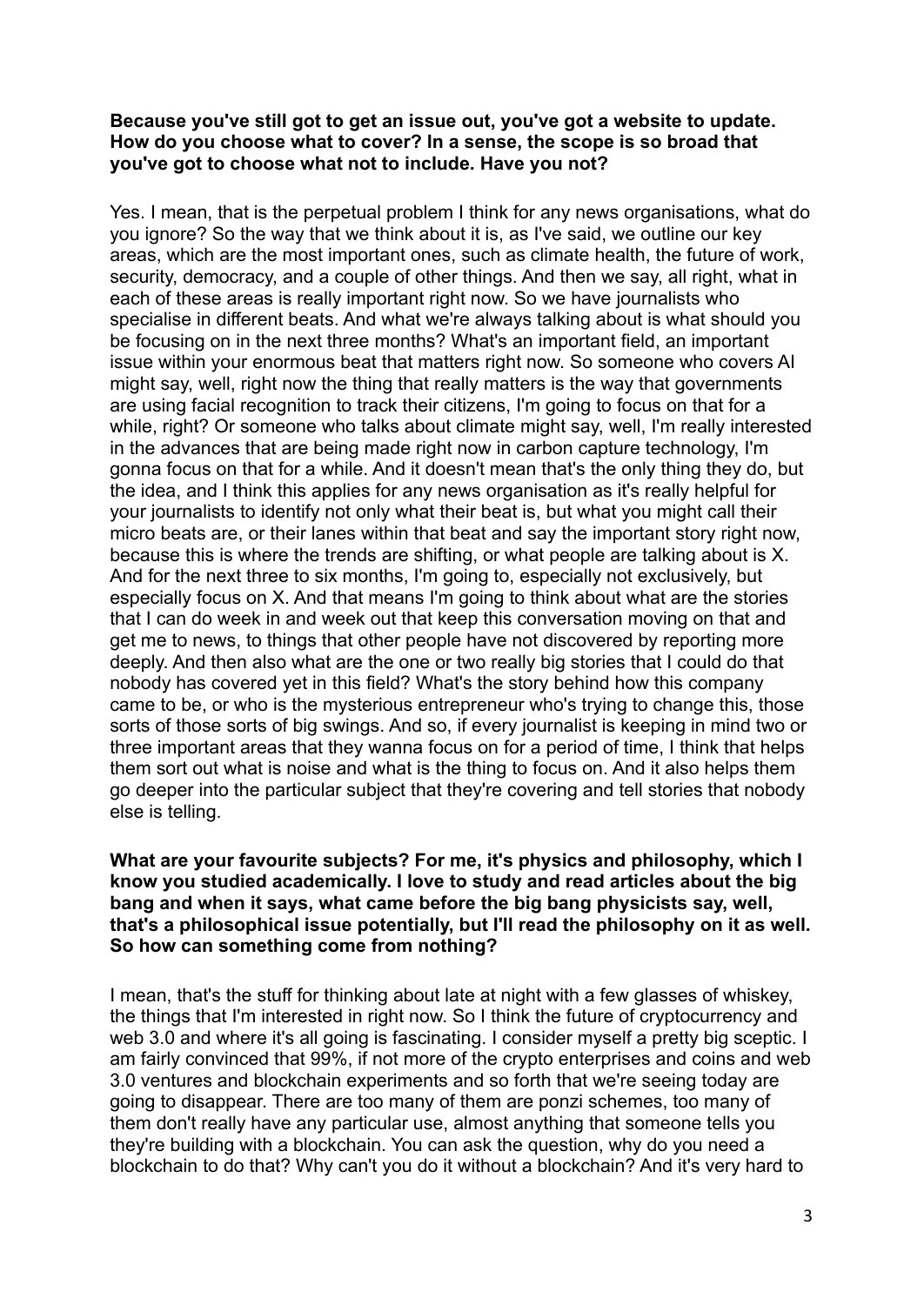get a clear answer. Nonetheless, there is so much effort going into this. There is so much investment. There is so much excitement that you know something is going to be left behind. And the big question, which we are trying to answer in our reporting, and that I'm trying to understand is what is that 1% or half of 1% or something that is going to be left behind? What are the interesting applications going to be? And for me I think maybe what's most interesting about this movement is that as I said, WIRED is not just a tech magazine, the whole blockchain explosion, the whole web 3.0 enthusiasm in some ways is not actually about blockchain technology. Sure, people are using blockchains as ways to do everything from rethinking the way that organisations function to obviously to create currencies and stores of value, to manage supply chains, to manage land registries. I mean, people are applying this in all sorts of ways, but the thing that is driving this is at least in part, not the tech itself, it's just an interest in different forms of decision-making and social organisation, what blockchain in principle allows you to do is to distribute ownership or distribute decision making around a large group of people and have it happen in a more collective way. And it's not that you can't do things like that. It's not that you can't do collective decision-making without blockchains, but the interest in technology is driving the interest in the new forms of social organisation. And so where I see this trend going is that even if a lot of the technology doesn't pan out, even if a lot of the projects fall by the wayside, it seems to be sparking an interest in people thinking about how do we organise ourselves better? How do we make decisions in a different way? How do we make people more accountable? And I think that that's really important. And that for me, ties into another of the obsession areas for me with WIRED, which is the future of democracy. And again, you might say a traditional tech publication, what has that got to do with democracy? Well, I believe we're living in a world in which the systems of governance that we invented, which were invented three centuries or so ago, were invented in a very different time. It was a world that was smaller. Things moved more slowly. It was far less interconnected. Information was much less abundant. Everything could happen at a more gradual pace. Today the world is far more complex, far faster technology is changing much more. Everything is much more interdependent. And the kinds of decision-making systems and governance systems that were created three centuries ago just don't seem to be very up to the task today and we're seeing that in so many ways, and we're seeing it in terms of the loss of trust in government and in institutions. And we're seeing it in the difficulty of decision-making and the amount of political gridlock around a lot of things. And so I think that the future of democracy is a really important social, but also a technological question. How do we rethink the way that we govern ourselves and run countries?

**I agree. It's absolutely fascinating. I hold no cryptocurrency, but the blockchain fascinates me because as you said, the old way was if you had a currency, you needed a central bank to warrant that the note was valid, now with cryptocurrency and say the algorithm self evidently verifies. So you don't need a central bank and therefore you don't necessarily need a nation-state. Do we actually need dotted lines on a map if we're all going to have self-verifying promissory notes?**

Yeah. So look, I'm a bit of a sceptic about blockchain tech. I think that the idea that you could simply replace institutions with algorithms is probably pretty far fetched because this happens across the technology sector, tech solutions tend to think, I'll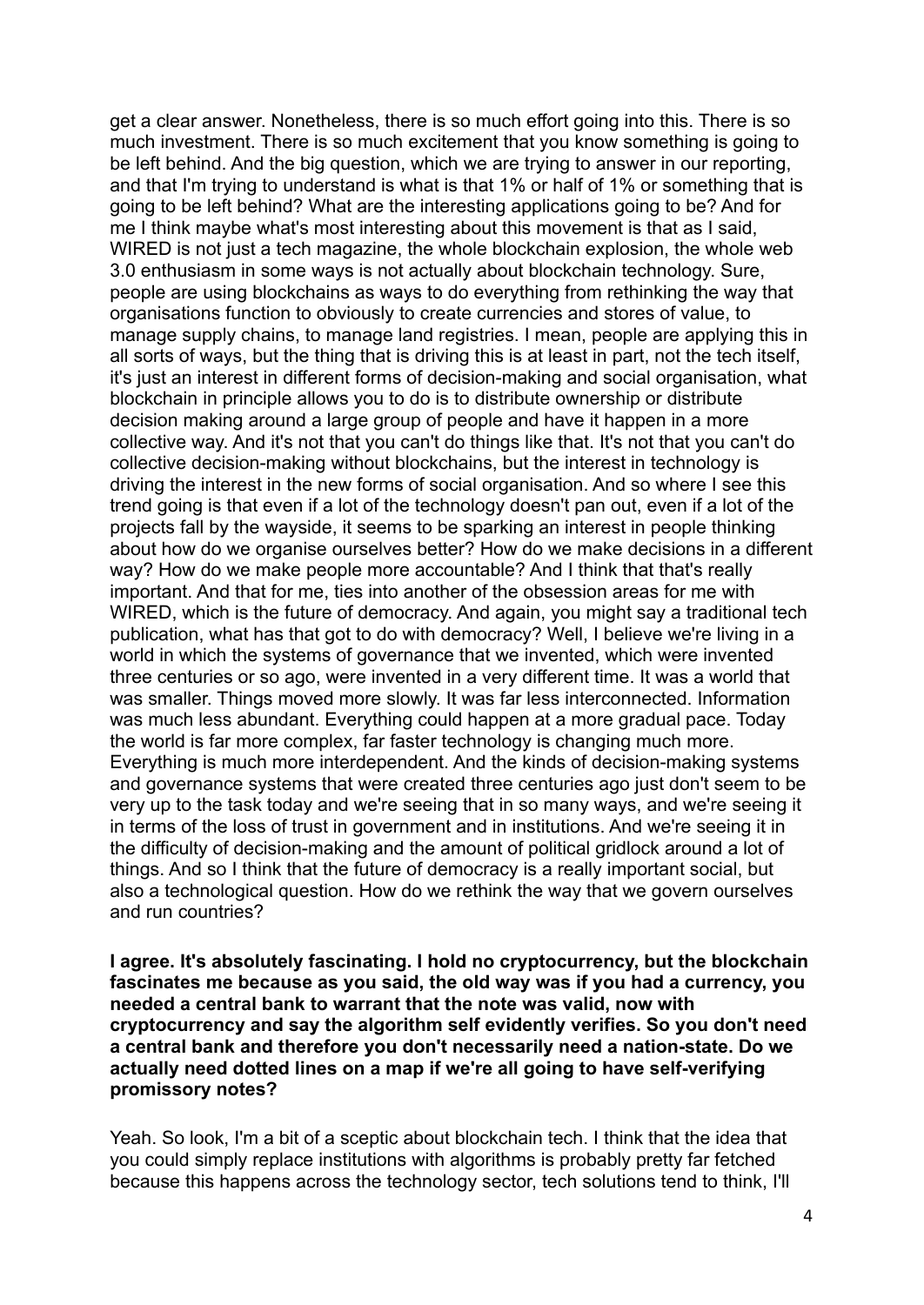invent a tech that does this, and then it will replace all of these other creaky human institutions and norms that we have built, right. Blockchain is supposed to function especially well for situations where there is a lack of trust, where you don't want to place too much trust in people or institutions so you place it in an algorithm. And I think that in reality, it turns out that actual systems of trust that we've built up over the centuries often naturally work quite well in many ways, or the problem of trust that you have is not solved by technology, right? The technology solves a little part of it, but the system is much more complicated than you can fix by just putting a blockchain in there. So I don't know that central banks are going to go away. I also think it's generally the case that powerful institutions in our society have a habit of reasserting their power over whatever new technology comes along. So I don't think it's ever gonna be black and white, that we abandon central banks and motor crypto guarantees or anything like that. But every one of these new technologies adds a new, interesting feature into the mix and seeing how those play out and seeing what determines which ones succeed and which ones fail. I think that's part of the job of the journalism of a publication like WIRED is to, again, not take the technology at face value, not assume that it's going to fix anything, but look at what are the human beings who use it doing? How are they deciding things and what determines which projects succeed that have nothing to do with the tech itself, but have to do with human decisions or power structures or economic power. That's that really messy complexity. That's what I find fascinating.

# **And it's interesting how technology has changed us as well. I can't go on holiday without thinking about how I'm gonna Instagram it. We're all brands now. You only need to look at those societal changes as well as the fact that it's changing us.**

It is, but it's changing us in all sorts of directions, both positive and negative. And once again, I think this is why, when you say the tech does this, the tech changes us. That's missing the point. Tech is a tool that we use, and it has the effect of amplifying things that are already in our society. So when people worry about kids using Instagram and getting body dysmorphia, you could blame Instagram for that, but really what you need to blame is our social norms around beauty and the way that we discuss them and the expectations that we put on them. And so tech almost can have that ability of holding a lens or a mirror up to us and saying, these are the problems that you as a society need to be thinking about.

# **Tell us about the job at WIRED. How's it going? I mean, from a team's point of view, you merged the UK and US editions into one site. Has that allowed for more in-depth reporting? Is it reflecting the increasing globalisation and what's a typical week for you? Could you share with our listeners what the editor of WIRED actually does?**

Someone asked me to summarise my job for an internal Conde Nast thing kind of in a jokey way. And so I said that my job is one part hostage negotiation, one part therapy, one part spreadsheets, and one part talking to the smartest people in the world and pretending to be as smart as they are. So you are juggling a job that is a large complicated company. That's undergoing a lot of change. We are a publication that is on the web, in print. We have a couple of podcasts in the works. We have a lot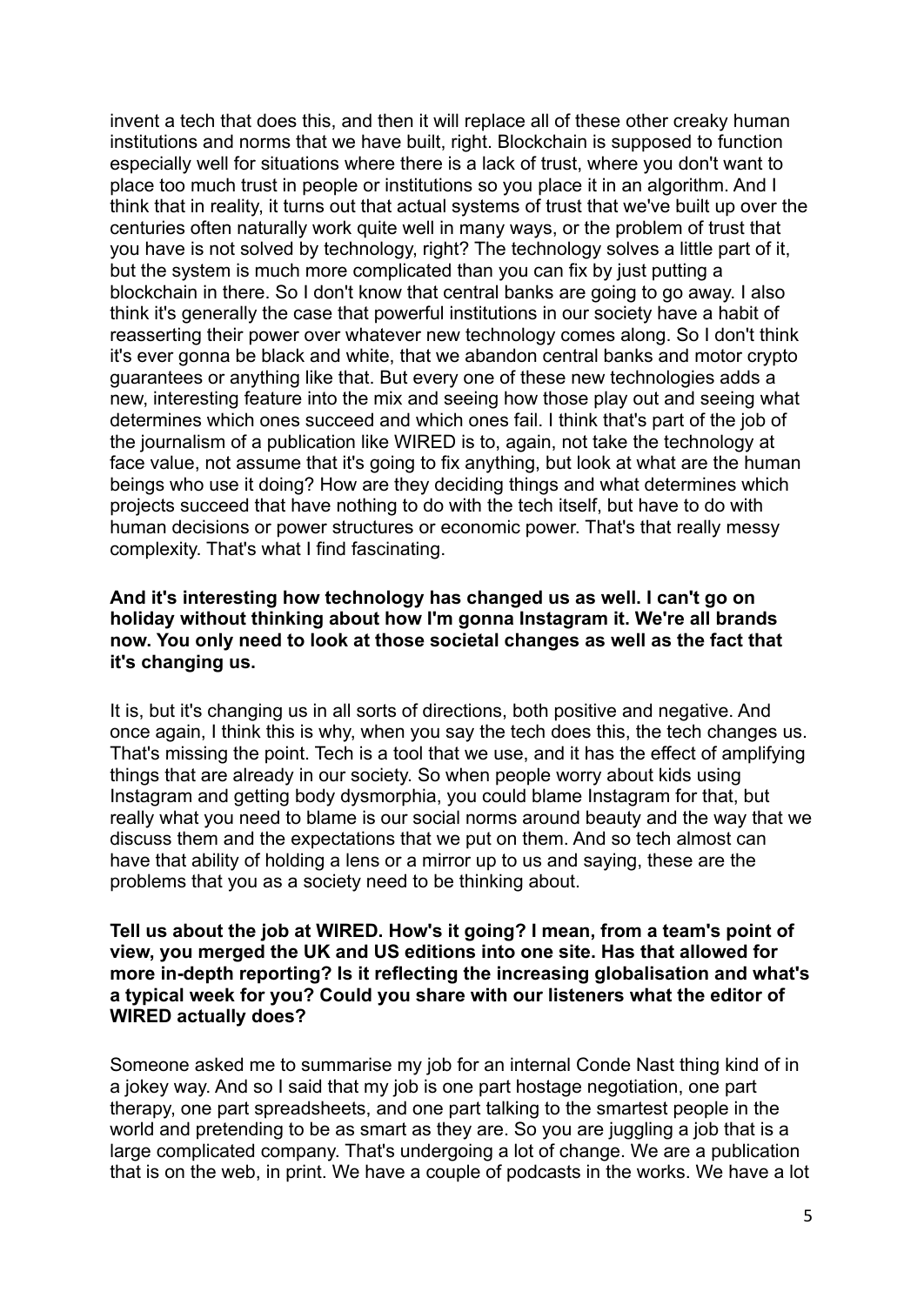of videos. We have a lot of social platforms. We do events. We're thinking about where we can expand our businesses. WIRED has the US and UK editions, which have merged as you pointed out. And we have Japan and Italy and we're looking at maybe other markets where we could expand. So a lot of it is trying to think about how does this complex network of things function together as a single brand, as a single organisation. And how can we make sure that these bits work in sync instead of just operating as little independent operations, which up to now, frankly, has often been the case. So some of it is just trying to integrate that and trying to figure out how I can get the resources that I need and the support that I need from different parts of the company in order to make this happen. So that's the hostage negotiation part or conflict resolution or alliance-building, it's very political, but it's also very satisfying because it really involves just getting a lot of people on board with a vision and then figuring out how to accomplish that. So that's one part. The other part is therapy because you are working with a large team and everybody is trying to solve problems and sometimes running into difficulties or running into conflicts. And so a lot of the job is just being a listener. Some of it is spreadsheets, inevitably, I think, any executive job at spreadsheets. And then, the bit of the job that is the most fun that I really enjoy is going out and meeting really some of the most brilliant people in the world and hearing about their ideas. And every time I do that, I feel like my mind gets reconfigured a little bit and I think differently about the world. You know, I had a meeting this morning with an investor who was talking to me about the future of mental health and psychedelics, and was also trying to make the case to me that Bitcoin and cryptocurrency is not actually bad for the environment. And I got into a nice little debate with him. But it really kind of made me think again about these things. So the opportunity to just have those conversations and have people take me seriously, even though I only know a tiny bit about a lot of things, that feels like the most fun part of the job.

## **Despite having the most interesting job in the world, you're also incredibly successful at it. Despite COVID, WIRED's digital subscription jumped by 170,000 last year. What's the secret? And what's the ambition to take things to the next level?**

We've just been gradually getting better I think at figuring out what is the value that we offer to our readers. One of the key things that we've discovered and maybe this would not have been a surprise is that the long-form stories that we tell, the really in-depth reporting, that does really well at getting people to subscribe, because those stories are things you cannot read anywhere else. And these in particular are the kinds of stories that I was talking about earlier. The ones that tell people stories of someone who has tried to solve a problem. One of my favourite stories that we've done during my time there was last year, and it was about some researchers who figured out that there was this fundamental misunderstanding of how COVID spread. We've all heard of droplets versus aerosols. And there was this idea at the beginning of the pandemic that COVID viruses spread in little droplets, basically of liquid that you sneeze and then the droplets fall to the ground pretty quickly. And therefore it was thought that the way to protect yourself against COVID was to keep a decent distance from people. So if someone breathes out or sneezes, the virus particles they inject will pretty soon fall to the ground and so if you're a distance away, you won't really be infected. What we have since learned is that actually, it's more on aerosols, virus particles float around, they're light enough, or the things that they're in are light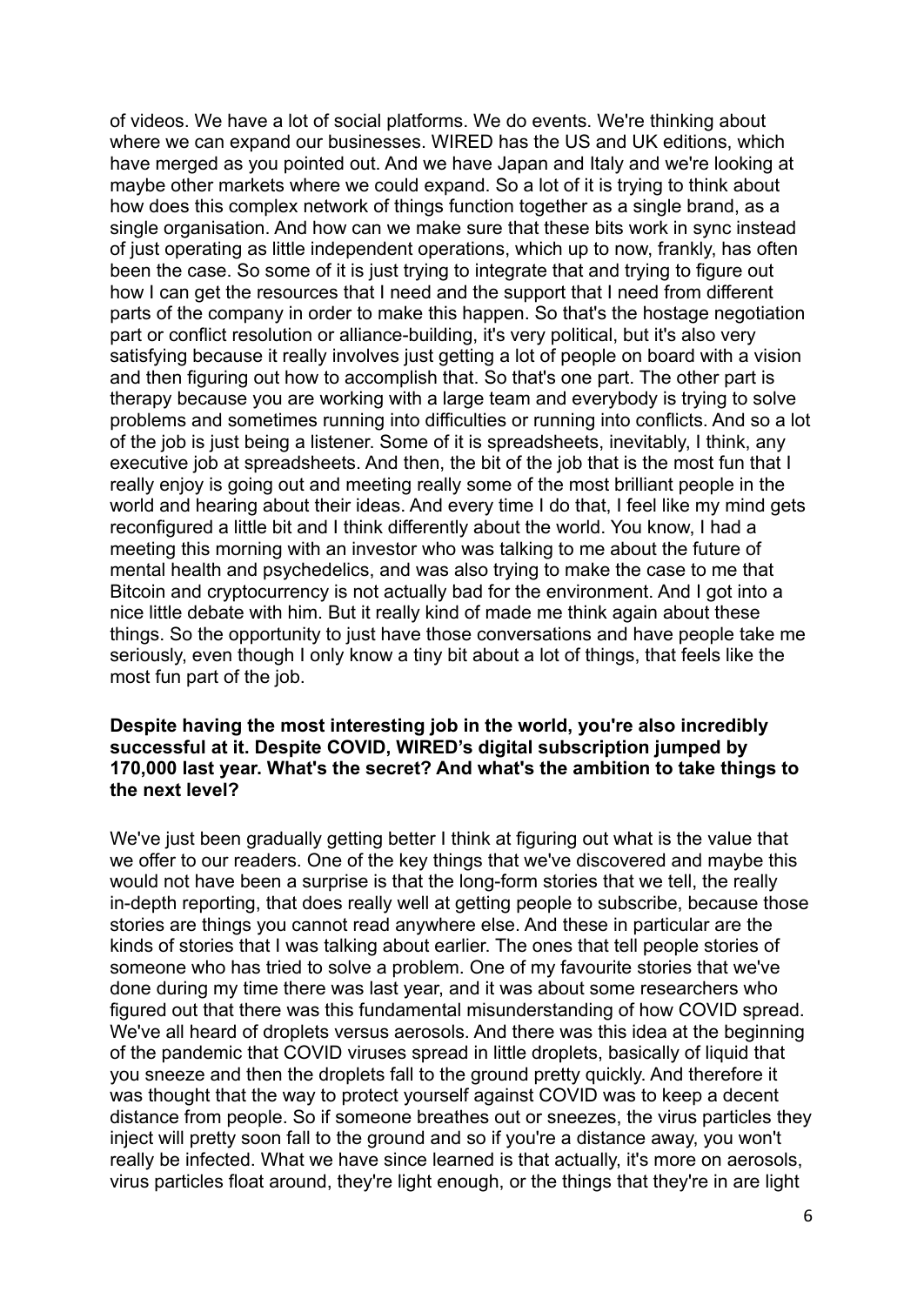enough that they circulate and therefore rooms need good ventilation. Why was this misunderstanding? Well, it turned out to be based on a 60-year-old misconception that had become the medical canon that had been so accepted into literature that people almost even forgot. It was an assumption. And so the story that we published, which was called the scientific mess up that helped COVID kill, was a group of researchers who went back into the literature, discovered this misconception and then they, then they had to convince the medical establishment that it had been wrong for decades, about the way that virus particles spread. And that was a terrific tale of scientific forensic detective work and then it was also the work of convincing the establishment to change its mind. And that was an example of somebody bringing about a really important change because it transformed how we deal with the virus. So those kinds of stories that we can tell in-depth, those are the ones that really resonate well with WIRED readers. And that's what we've been focusing on as we try to build up our subscriptions. We're also doing well in other areas, we review a lot of gear and products and we write guides and evergreen content that people come back to understand how to live their lives better. And we make a decent amount of money now on those, we have a couple of podcasts and that are in the works. Conde Nast did not do a lot of podcasting before, but it now has a wonderful new head of podcasts, Christopher Bannon and he's bringing together all of these different efforts to do better shows. So we have some of that going on, our video areas actually going very well. People really love the kind of stuff that wide does on video. So yeah, all of these efforts are starting to come together in a single way.

# **You left the UK for Mexico city and have "mostly avoided the place since" your biography says, what started you out on the journey of global travel?**

I mean, the thing that sent me off on this trip around the world was that I was working at The Economist. I'd been on the science desk for a couple of years. I knew I wanted to work abroad. I didn't really have a particularly strong conception of where. And then they came along one day and said the Mexico City job is open and nobody else seems to want it, do you want to go? And I thought, well, might as well, I was 28. It seemed like too good an opportunity to pass up. So I went and I had the most wonderful time. It was four years of living in Latin America, travelling around, getting to report on really, really interesting things. And so once I got the taste for that, I decided I wanted to carry on exploring for a while. So I went from Mexico City to Moscow, spent a couple of years there from there to Jerusalem. And yes, this opportunity to live in different places, understand how different societies worked, and challenge all my own assumptions about what was normal. I think that was tremendously valuable. What's been interesting for us in bringing the UK and US editions of WIRED together is, first of all, this is something that probably should have happened years ago when we're talking obviously to two English-speaking audiences for subjects that are basically global, the role of technology in solving the world's big problems. These are the same problems everywhere, in different forms. And the technology that's being applied is also the same tech in different forms. So it only makes sense, I think to have them as one addition. What's been really nice about it, I think apart from the fact that we now have a larger team that combines the US and UK and crosses multiple time zones, is there is a different perspective from the journalists here in the UK. They see the world more globally. They have a different kind of news sense. They pay attention to things that the American writers don't. I'm really enjoying the mix of stories that we're now getting as stories from the UK appear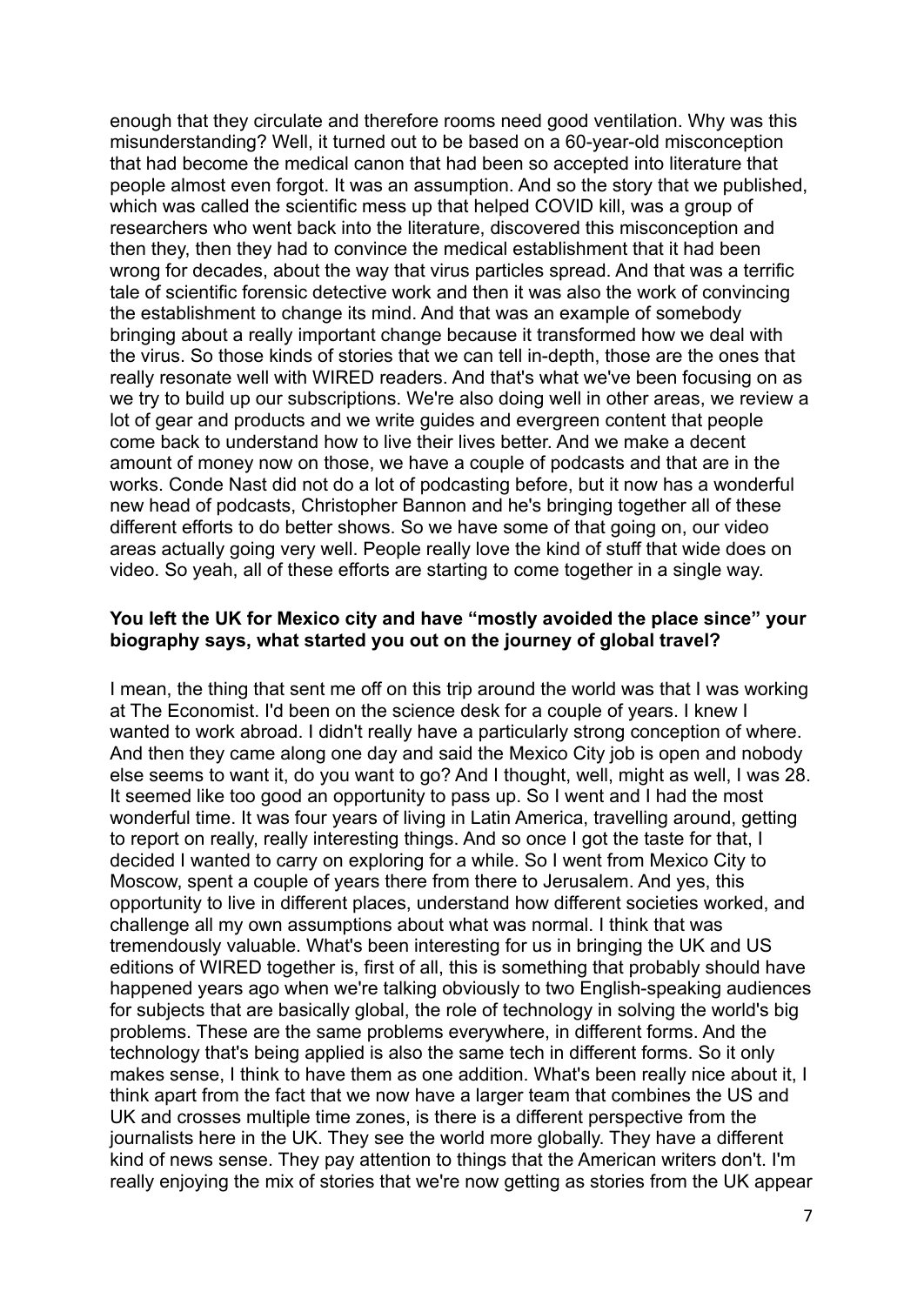on the US site. We're getting obviously more about things like European tech policy, but we're also just seeing more global stories about how tech is being applied to all sorts of different issues. And I think that really enriches what WIRED is doing and it makes it more into the kind of publication that I want it to be, which is really a global publication about global issues and global solutions were the stories that you tell could come from anywhere, but they're going to be interesting to people everywhere.

## **You're fairly new in post, do you have a direction of travel to take the WIRED brand? You mentioned podcasting. I'd be interested to see whether they'll still be a print edition 5, 10, or 15 years from now. What kind of interaction do you have with your audience? Do you have a big list of to-dos that you're going to do as editor over the next few years?**

I have a big list of questions. Some of which are going to turn into to-dos. So yes, we clearly want to expand into podcasting because even though the market is very developed now, there's still clearly a huge amount of appetite for audio. And what we're working on is shows that explore particular niches of technology or social issues that we want to go deeper on. We're already making a fair amount of video. We need to, I think, understand that our future audience is probably going to be much more video and audio oriented than it is text-oriented. And so one of my big questions is what does that look like? What does it look like to be WIRED in different forms of video on platforms like TikTok, which we fairly recently got into? What are the people who are now in their teens and twenties going to be using, to consume content, to understand the world and where can we meet them? And I think there's a lot for us to explore there. It's clear that people are spending more and more of their time in-game environments. And a friend I was talking to recently used this phrase, which like so many smart things seems very banal, but he said, games are the media environment of the future. And what he meant by that was that people are spending hours a day already in games and games, unlike films and TV or podcasts games are an interactive experience. You aren't just consuming what the game developer provides. You are participating in it yourself. You are creating things within the game. You're moving things around within the game. You are communicating with other players. And so games are a place where media happens, where communities form, and there are political movements, sometimes extremist movements that are born in games. There are economies happening in games. There is harassment in games. There is a lot that happens within those worlds. And that means that I think any media brand has to think about what it is doing, and what can it do in a game environment? And there are some games probably where media brands have no place, but I think that we will increasingly start to see companies trying to figure out what role can they play or what can they do to meet people where they are, where they increasingly are in the next few years. And when people start to talk about the metaverse, I think it's a very overhyped term, but to the extent that a metaverse already exists, it is in the form of a game world, like Roblox or like Minecraft, again, places where people spend a lot of their time and are creating things. So I am trying to think about what it will look like 10 or 15 years from now when people are spending an even greater proportion of their time in these virtual environments, what does a media company do there? I don't have the answers at all, but that's asking those kinds of questions now I think it is essential for anyone who's trying to think about how to keep their media brand relevant in the future.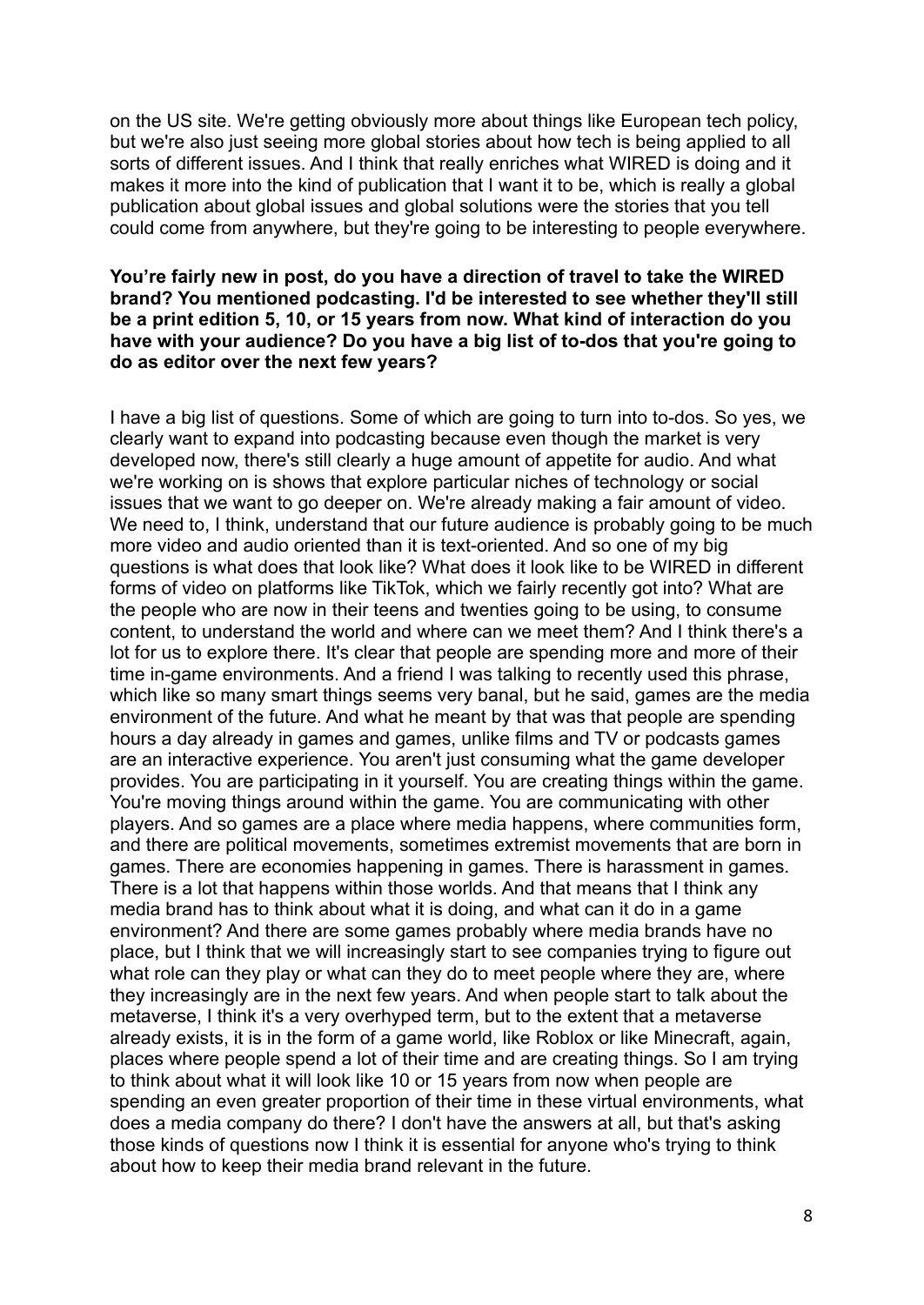**What are the problems that technology could present to us over the next few years? So, for example, you've raised concerns about Elon Musks' proposed Twitter purchase. You don't want Trump and other, as you call them "crazies," spreading hate on the platform. And I agree with you, but do we have some bumps along the way before we reach technological nirvana,**

We're never gonna reach technological nirvana. It's gonna be bumps all the way down. So I think about the problems of how we get our information, what social media platforms provide and what the effects of those platforms are on political discourse. That's a problem we have already, and it's going to continue. And I don't immediately see us finding a solution. I think potentially the most interesting outcome is that new platforms come along and do some disruption of the existing ones. And Elon Musk buying Twitter could have terrible consequences, or it could maybe open the door to some alternative platform that comes along and is actually a better space for public conversation. So I think we will see developments like that. I think another area that is fascinating to watch right now, and we still don't really understand what the consequences will be is generative AI. So by that, I mean, things that you've probably seen, like GPT3, which is this AI text generator, you know, you type in a sentence and it will write out an entire story for you based on that first sentence or Dolly, which is an image generator. You type in a few words like Paul Blanchard in the style of Van Gogh and it'll draw a portrait of view in the style of Van Gogh. So these kinds of things really have the potential to transform media generation and particularly the image stuff. So when people can just instantly create images by typing a few sentences or words, that changes the nature of media generation. I think the next version of that is that you type a few words and you can create a video. So, here's an idea, if you go and report a story and then you are worried that your audience is not gonna read the text because your audience is 18-year-olds. But if you had a piece of software that took those words from that story, or a script that you wrote and just generated an artificial video out of it, then you would have a way to reach those people in a medium that they appreciate and enjoy. So obviously this raises all sorts of questions, including ethical questions, which is if it's really easy to generate synthetic video, then how do people tell what is true and what is false, or even if your story is based on real reporting and you make a video of it, what details or quirks does the software insert that don't actually correspond to anything you wrote in the script, but that feel real anyway. And those become then accepted as truth, even though they weren't based on anything. I think it raises a huge number of questions. It also raises a huge amount of potential, again, like with any technology. But I think that synthetic media, which is kind of the overall blanket term for what I've been talking about, as well as for things like deep fakes, we are still only just beginning to grasp what impacts that is going to have in the next few years. And it's gonna be soon because this tech, in particular, is advancing really, really quickly.

**Well, that actually brings me to my next question because I loved Tomorrow's World when I was growing up as a kid in the UK. And I love WIRED for the same reason because it's telling me things I don't know. That's one of the reasons why I envy your job because it must be a fascinating journey of discovery. When was the last time you were truly surprised?**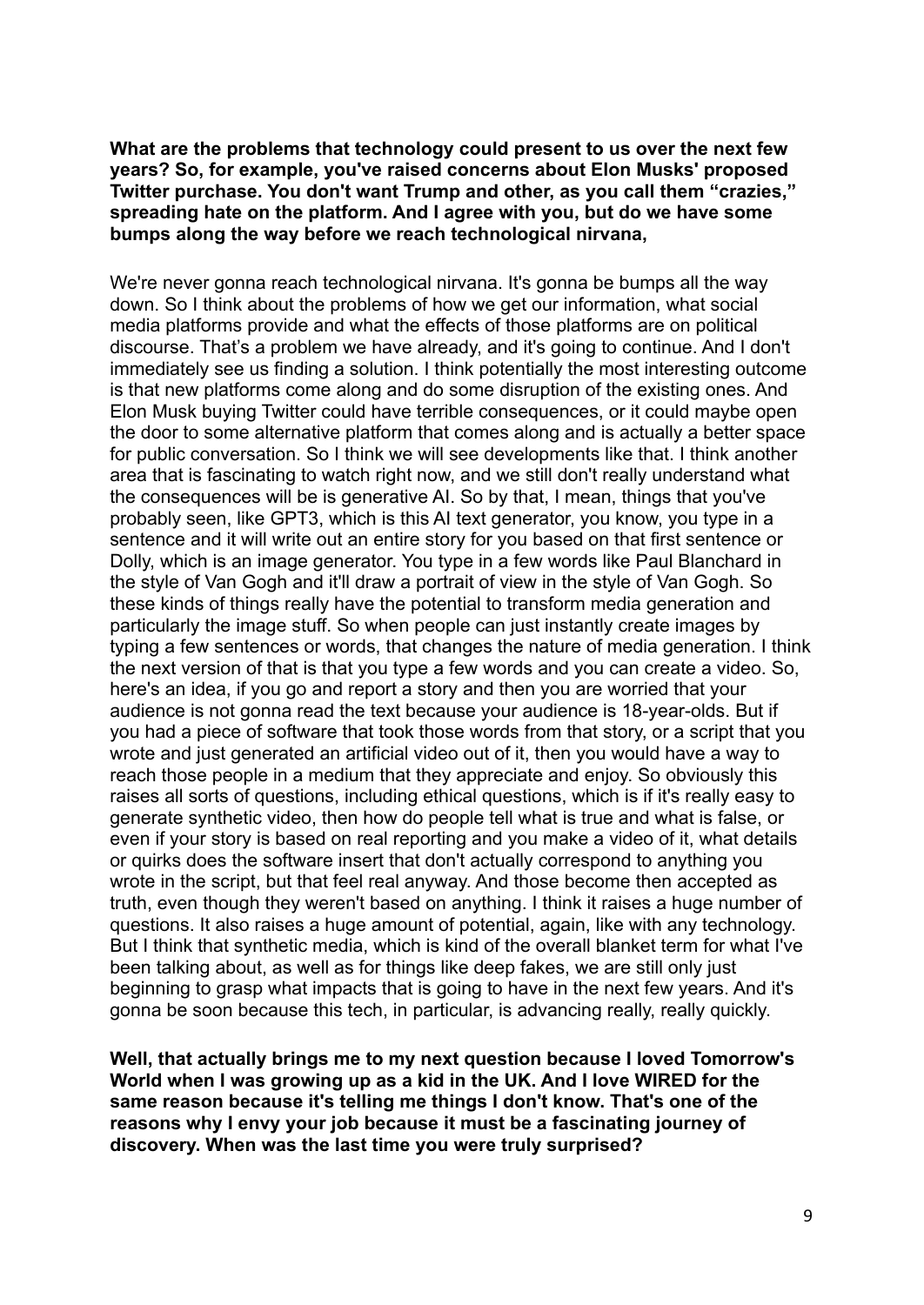I mean, honestly, when I saw these images from Dolly, this image generation software, I was surprised, and this was only a couple of months ago. I knew that there was AI. I knew that there were deep fakes. I knew that you could all these things, but to see that it is so simple to just type in a sentence and have an AI come up with a really convincing picture, it shows that it sort of seems to, I don't wanna use the word understand because AI is not a brain, it's not a mind, it's not a consciousness. The word "understand" doesn't apply to it, but to see that it has the capability to take human concepts and merge them together in ways that the output still makes sense to the humans. That is really astonishing. Somebody tweeted yesterday, some images from Dolly and they had typed in cucumber connect four, right? So, you know, connect four games where you have little pieces of plastic and you put them in rows and so imagine doing that, but slices of cucumber instead. Now, if I describe that to you as a human being, you can form a picture in your mind of what a connect four of cucumbers might look like, but who would've thought that you could just save those words to an AI and it would generate pictures of a cucumber connect four. It boggles the mind, and yet there they are. And in 15 different variations, right. Or another of the images that were posted was Freddie mercury eating noodles inside a washing machine. Sounds completely ridiculous. But as soon as I said those words, you've got a mental image, this computer can generate an image like that too. And that, to me, boggles the mind. It doesn't mean these things are intelligent. Again this is still a very long way from anything that we would call intelligence. I'm not sure that it can ever be actual intelligence in the way that you and I understand it, but what it is is showing us that this very dumb software has the capacity to do things that we didn't think it could do before. And that forces us to really revise our assumptions of what the role of humans is going to be in, for instance, creative industries or how we generate ideas or how we build things. That kind of stuff really does bring you up short.

#### **Well, as a student in philosophy, you would know that many people would say that we're just wet computers, that their brain is just a computer-based in flesh. Do you think that AI will evolve to the point where they ought to be considered in terms of their rights?**

I mean, I don't feel myself qualified to judge on whether that is actually gonna happen because it's a very live debate in AI research and in consciousness research and people have pointed out that our metaphor for how the mind works tends to match whatever the prevailing technology of the time is. And there was a time when people thought the mind worked like pneumatic tubes with messages flying back and forth or like a mechanical engine. And then there are people who think the mind works like a quantum computer rather than a classical computer. So whether we actually are going to get to the point where there are machines that we can call conscious. I mean, I don't know. I assume that somewhere along the line, it has to happen because yes, ultimately our brains are just collections of atoms and chemicals, doing things. And unless you believe in a disembodied spirit, then you have to assume that we can, at some point, build something that does the same things or similar things to a brain, or at least has the same level of complexity and therefore has sentience and identity and consciousness. And therefore we have to treat it like a sentient creature. I've no idea how far off that is. I read plenty of science fiction stories that imagine what happens when that takes place. And I do think that, yeah, at some point we will have to wrestle with those questions, but in many ways, those will be no different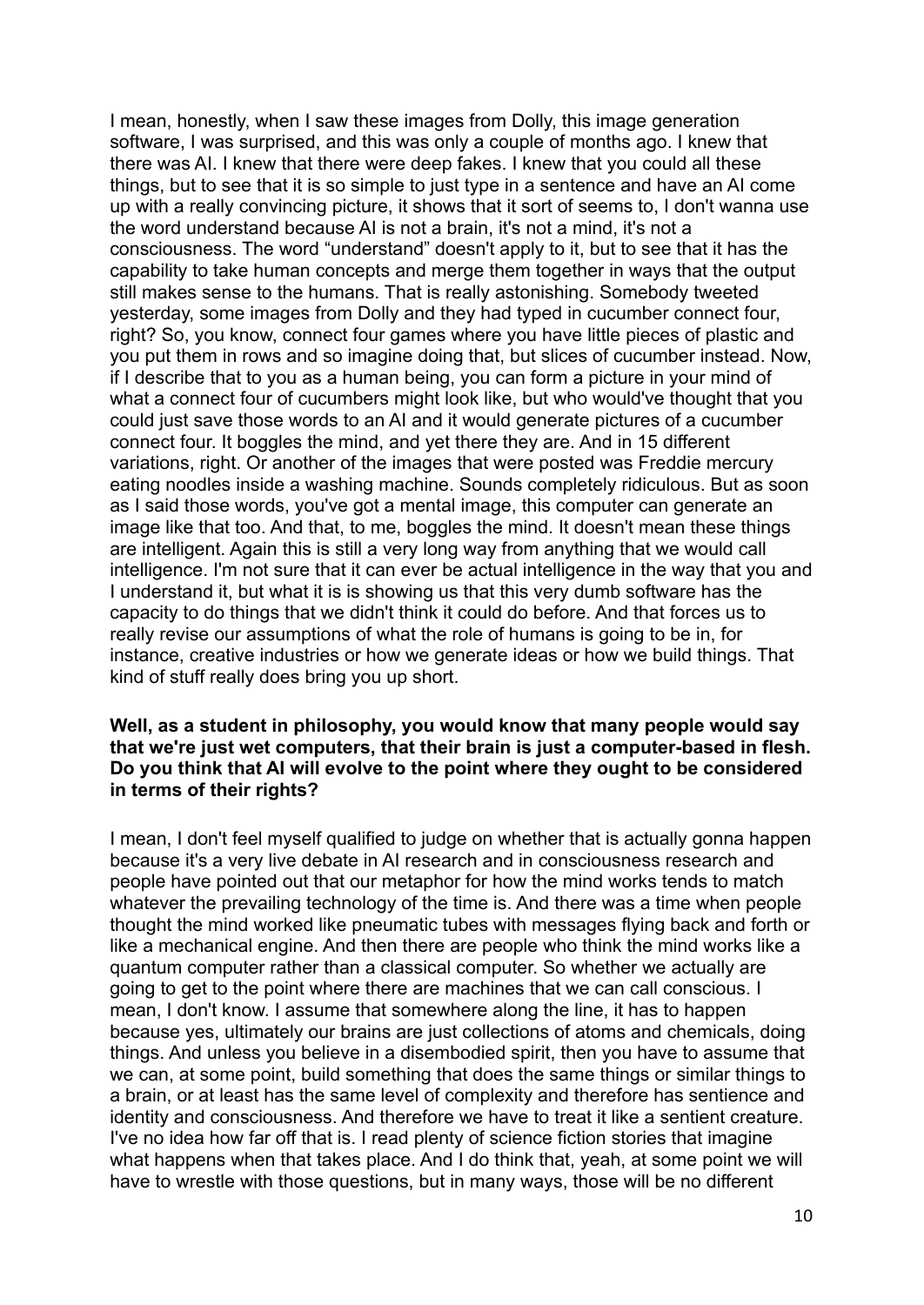from the ethical questions that we have today, whether it's about the rights of animals or about the rights of humans. Our world is so full of ethical challenges already. This is gonna be just another one of them.

# **Well, I know the military's increasingly computerised. I know that many people are frightened of James Cameron's vision in Terminator 2, where Skynet tries to kill humanity. But the reality in a sense is even more scary because it's autonomous drones, you can fly a drone, program it with facial recognition for your proposed target, arm it with a grenade and it will fly to that specific person and then kill them. I mean, there's some seriously negative consequences to come, are there not?**

Absolutely. And the thing I think that is important to think about is, the vision of Skynet in the Terminator films was of this AI consciousness that decided to eliminate humanity. And I think one of the big misconceptions about AI is that at least as it's currently set up, it can make decisions like that. It can't, we can build systems that can be incredibly sophisticated, but they don't have the ability to decide their own parameters. We, as humans developed that ability, we evolved it over billions of years of evolution, but an AI system, however smart it is, or however capable it is, we as humans define what an AI wants to do if you can even use the word want. So we can program an autonomous drone and we can give it facial recognition technology. And we can say go after these targets, but it's not gonna independently decide to do that unless we've programmed it to do that. Now that has lots of potentially negative consequences, which is, that it makes the power of killing very easy for a human to access. And it takes decisions about killing largely out of human hands. You set some parameters and then the thing goes often and follows your instructions and you have no idea really how well it's going to follow them or what mistakes it might make. That's where I think the real risk is that we are disconnecting human beings from the direct consequences of their actions because we're making it so much easier for them to operate through these autonomous systems. But what we're not doing is creating autonomous systems that will suddenly wake up one day and decide that they want to kill somebody else.

# **You've learned so much about the world in your job as a journalist and editor. What have you learned about yourself along the way? Have there been any insights in terms of what you like, what you don't like, what you are good at, and how have you changed over the years?**

Oh, I've changed a lot. You know, I think when I started out, I just wanted to be a writer, a journalist. I wanted to go around the world meeting weird and wonderful people writing about them. And I think in some ways, my most underlying motivation was that I knew the world was a complex, messy place with people from very different backgrounds that had trouble understanding one another. I wanted to be able to write the kinds of stories that would let you sit in your living room in London, and really understand the mindset of let's say, a Palestinian militant or a shaman in Mexico. And see them as a human being and understand where their motivations came from. I didn't ever think that I wanted to run an organisation or be a manager, and there's still a part of me that misses going out and reporting and telling stories myself. But I think what I've discovered is that I'm good at helping other people do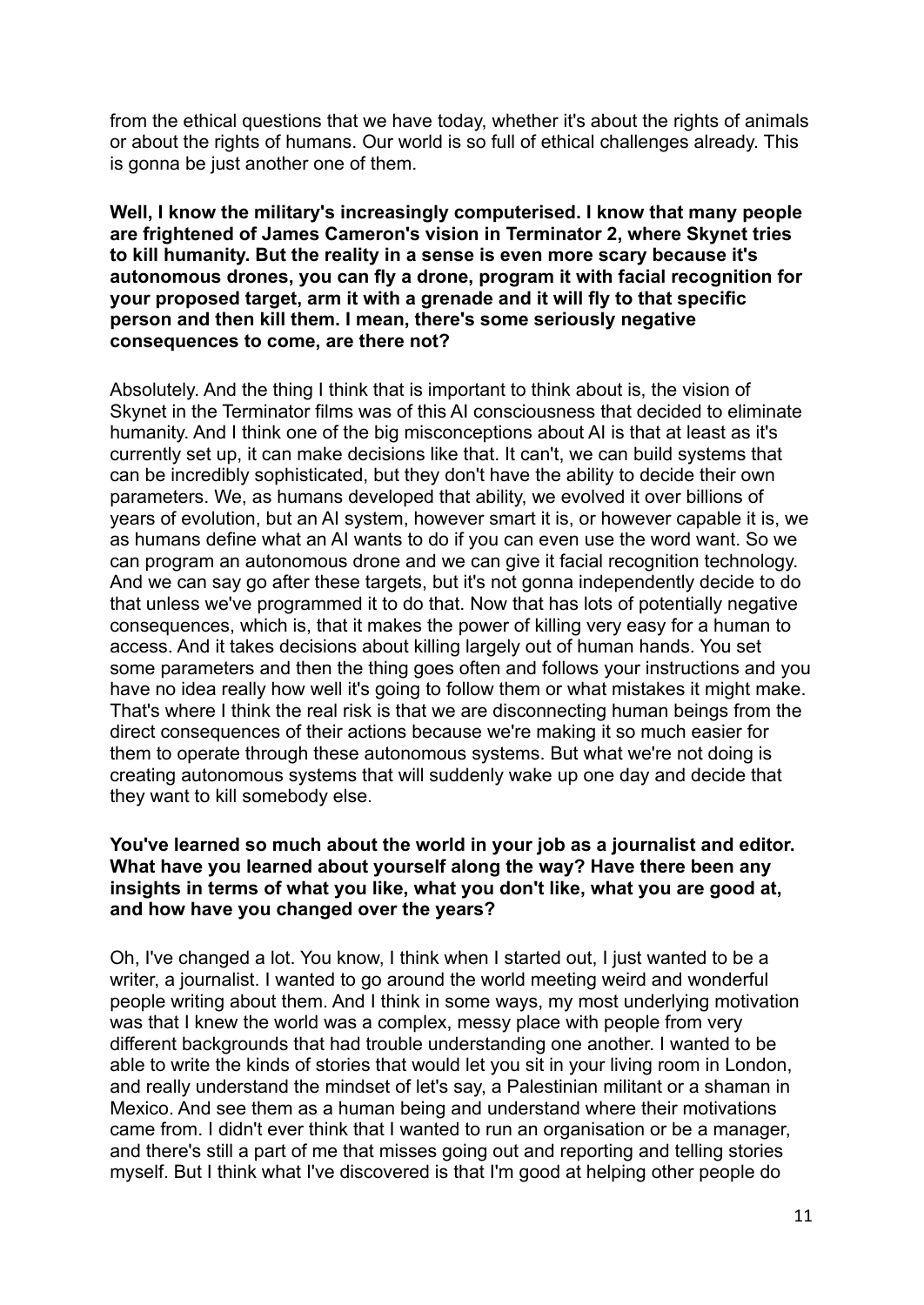what they do better. I'm good at listening to them and trying to figure out what are the obstacles to them getting to the best at what they're capable of and the ability to bring together a large group of people and create something collectively with them and help them achieve their ambitions is something that I'm finding really very satisfying. And that's the best bit about being a manager. The worst bit about being a manager is the spreadsheets and the bureaucracy and so on, but that ability to work with people and help them realise their potential. That's the unexpected thing that I've discovered I actually really like, and I'm not too bad at

# **What, in your view, makes a successful journalist or editor. What are the qualities?**

I think you have to be very open-minded. All humans have our narratives about the world that we tend to fall into. And then we fit the fact that we encounter to the narratives that we have. So I think a good journalist is someone who is always aware of their biases and narratives and always questioning them and always open to new information. You know, it's someone who's very fair. Someone who ultimately, I think is compassionate. They have to care about human beings. They have to be able to see every human being as a human being and understand where they're coming from so that they can really understand what the truth is. And they have to be just relentlessly curious about everything. You can never be too curious. You have to be, if not polyman, you have to at least want to understand as much as you can about every field in the world because you can say to yourself, well, I care about physics or I care about economic policy, or I care about prison policy let's say, you know whatever your field of specialism is, and I'm gonna ask my interviewee only about those things. But I think if you limit yourself to that, and you don't ask about the environment that somebody grew up in, or you don't ask about the nature of their work relationships or about even the sports that they play, then you're potentially missing out on information that could actually turn out to be really insightful and useful for the story that you're telling. So that relentless curiosity, desire to know everything, I think is a really powerful factor.

# **There are plenty of young people listening to this that would love to be the global editor-in-chief of WIRED. Do you think that people starting out in journalism have it harder now or easier? Because in a sense as the whole antagonism to our journalism, fake news and so on, there are fewer journalist jobs than ever. But on the other hand, it's easy to make a piece yourself these days, if you're starting out with podcasting and blogging and so on.**

I would say, don't start out setting your sights on being the global editorial director of WIRED, because who knows what, what there will be by the time you get to that point. What I think is maybe different in journalism from when I started out was when I started out, it was much more career-focused and institution-focused. And you could say, I want to be the editor of WIRED, or I want to be the editor of the Economist, or I want to be the chief political correspondent of the Guardian, or whatever those things are. And the future is much more uncertain now. The ways in which people will receive and, and understand the information in the future are much more uncertain. The institutions or the companies that will exist, who knows. So I think that where you have to come into journalism today is just with a clearer sense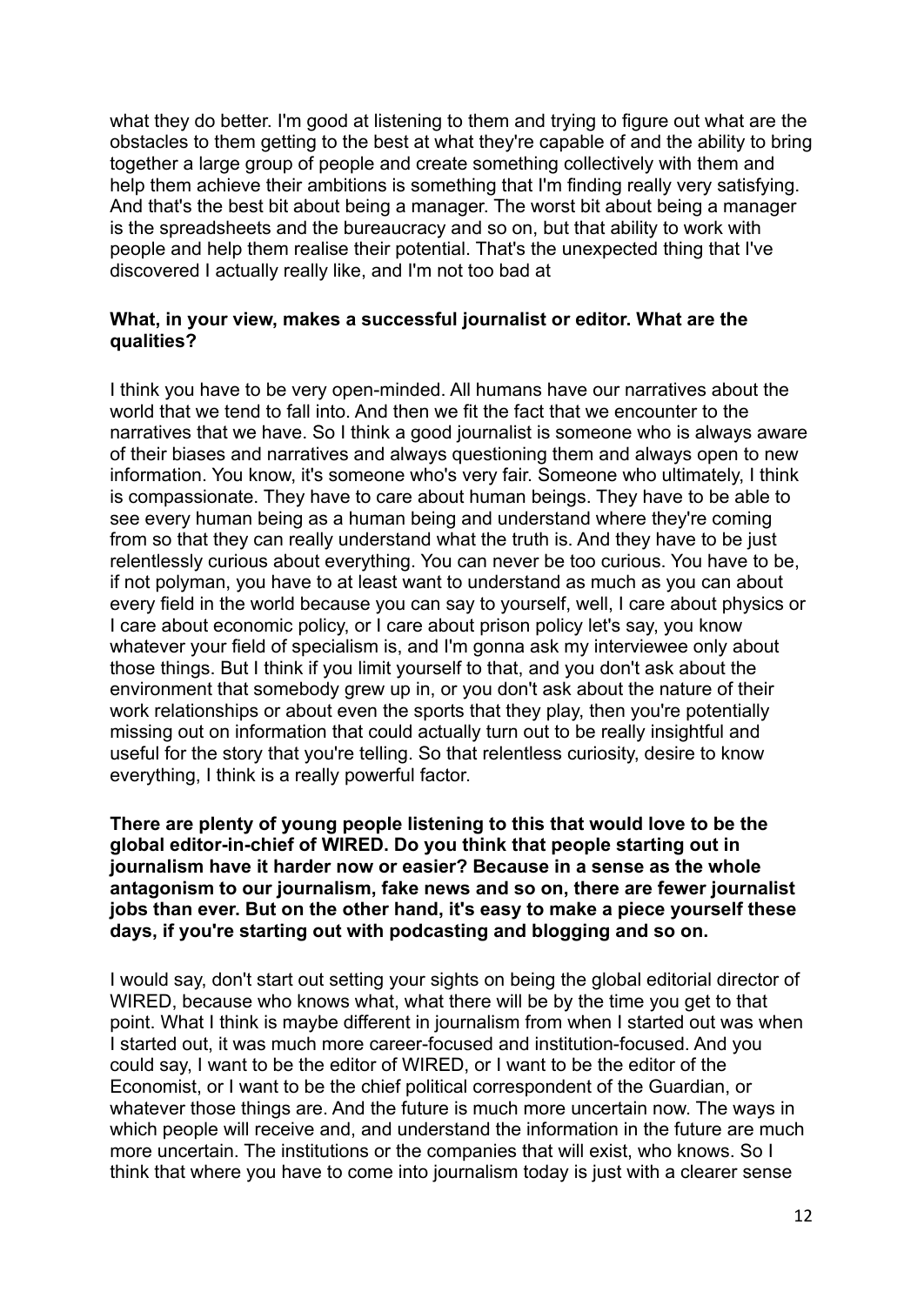of yourself. What matters to you? What is your perspective on the world? What are the big underlying questions that you want to try to get at, through reporting, whatever subject that takes you into? So, as I said, for me, I feel like the big underlying question that's driven me is why do people find it so hard to see the same situation in the same way? Why do perspectives differ so much? Why do people from different parts of the world conceive of things and understand things so differently? And how can you bridge those gaps? That, for me, feels like my motivating question. So even if you're just starting out, try to think about what really drives you in the world. What have been your formative experiences? What do you care about so much that you just want to try to understand it better and better through the process of reporting? And then let that be a guiding light, figure out subject areas that you want to specialise in knowing that maybe you don't specialise in this forever, but something that really drives you, that you are interested enough in it, that you are willing to work hard and potentially for not very much money for a while in order that you can get good at this subject area. And then the next thing is to really rely on your network of peers. So I think a lot of people starting out in any industry say, well, I've got to meet the editor of wide, or I've got to meet the top people in this area so that I can network with them so that I can have a path into those organisations. The people who are gonna be most useful to you are actually your peers. They're the people who are going through the same experiences as you are, or who are a couple of years older and have just gone through those experiences who know much more than I do for sure about what it is to be a freelance journalist today, and about navigating the industry and about making connections. Those people are going to be your most useful source of information right now on how to advance. And also as you all get older, as you all advance in your careers, you are gonna be each other's support group, and you're gonna be each other's contact, and you're gonna be each other's collaborators. And when they get jobs at WIRED or the Guardian or the New York Times, or wherever it is, they'll be the ones who are telling you, oh, there's this other job opening that's opened up here that you might be interested in. So form those connections with your own local group. I think having connections with those people and having some clearer idea of what you're doing, what interests you and pursuing the things that you care about that ultimately leads you to wherever you get to go, and it may be completely something that you didn't expect, just like I did not expect to end up as editor of WIRED. But that is much more true to yourself and a more productive way, I think, to advance than setting your sites on some goal that you may not even exist 20 years from now.

#### **We've talked about podcasting, but we haven't mentioned events. Tell us about RE:WIRED.**

RE:WIRED is an event that we did last year, which was actually essentially a relabeling of an event we'd done for the previous three years called the WIRED 25, which was started for the 25th anniversary. We wanted to highlight 25 people making a really big difference in the world. And what we have decided and this is part of, I think is kind of the general shift in strategy. For us, at least it no longer makes sense to have a big event that covers everything that tries to be on all topics to all people. We want to specialise more. So RE:WIRED this year is going to be focused on sustainability and on clean tech, it's RE:WIRED Green. And maybe that's something that we will continue in future years, or maybe it isn't, maybe we will shift it in different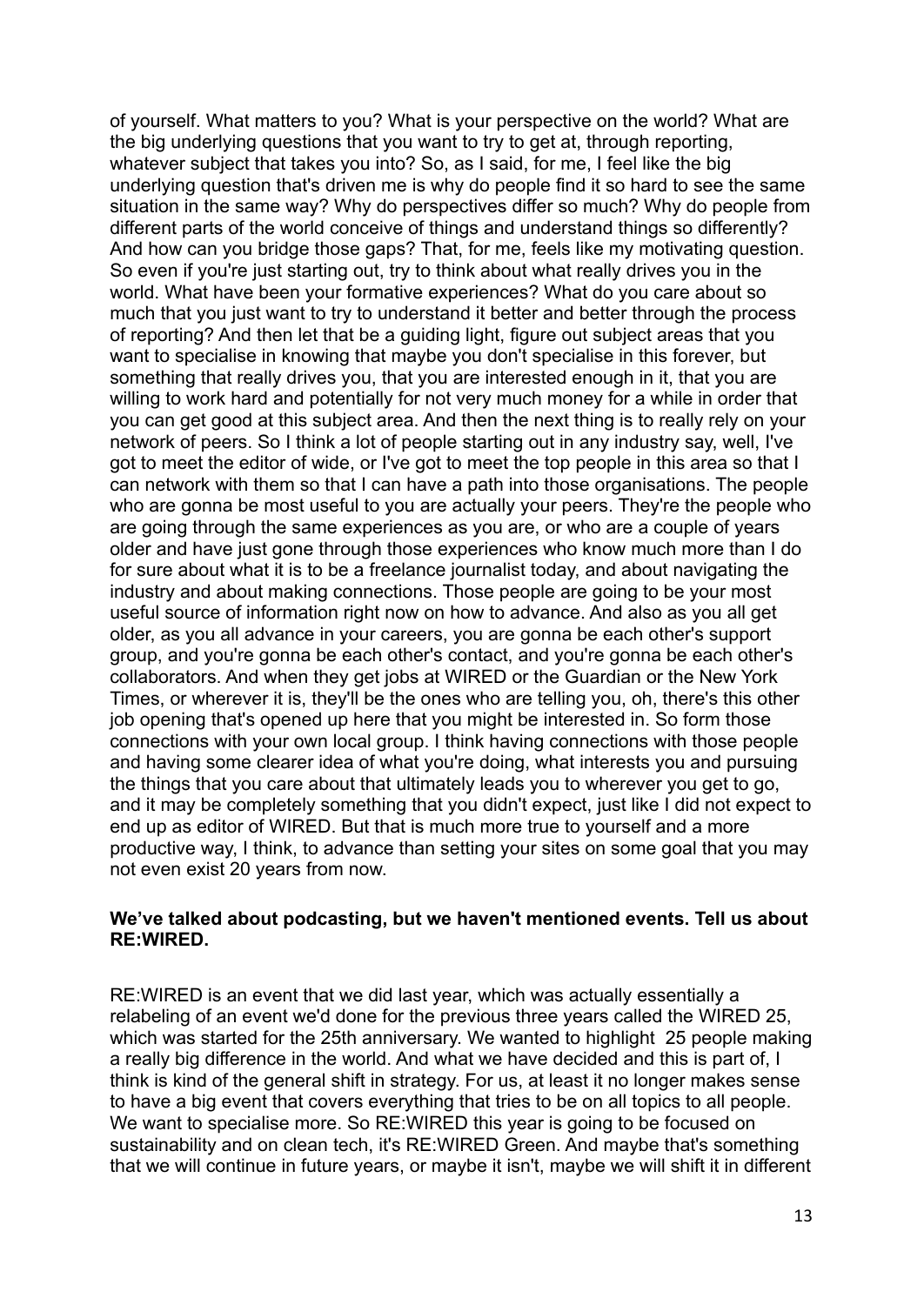directions, or maybe we'll have a whole bunch of RE:WIRED on different subjects. Same thing with podcasts. The things that we're developing now are all focused on very particular topics, rather than being a single kind of grab bag. Like the previous podcast that we had in the US called Get WIRED. So events for us, are an interesting way to go deeper on certain subjects. And for me in particular, I think events are a part of what I talked about earlier on this idea that WIRED is supposed to be a place that helps you understand what difference you want to make in the world. In my ideal fantasy, I would love WIRED to be a place that is good at convening communities of people who are trying to make a difference on particular topics that might be climate change, it might be reinventing democracy, it might be reinventing labour organising, or the relationship between workers and employers personal health, any of these things where I think there are problems to be solved, and there are communities of people around those problems and especially where there are communities of people from different disciplines that don't necessarily always interact, but we're all working on aspects of the same problem. So in the case of health, for instance, it could be medical researchers and doctors and patient advocates and policy officials who might not necessarily always get together in one room. If WIRED can be the place where those people come to find common ground and work on solutions to a big issue that's affecting their subject. Then I think that would be my ideal of where we can actually make a useful contribution in the world. And events for me are one of the ways that we could do that.

### **We've heard about Gideon the editor and journalists, but we haven't heard about Gideon, the human being. It's got here in my notes that you collect and I quote "languages, silver rings and obscure cocktail ingredients." This is meant as a compliment, but are you a bit of a geek?**

I don't think I'm enough of a geek. I hugely admire geeks. I hugely admire people, some of my best friends who can get really interested in the subject and just go really, really deep on it and try and learn everything there is to know about it. I tend to get interested in the subject, learn a certain amount, and then I sort of run out of steam and go off in a different direction. But yes, I got into making cocktails because I started making drinks for everybody at work at the place I worked about 10 years ago. And then apprentice to a friend who has a bar and learned just enough to be slightly dangerous behind a bar. I like to study cocktail ingredients on how to mix them together, but I wouldn't call myself that much of a nerd. Maybe one day I will take a course and actually go deeper into it. I like silver jewellery. I have a fair number of rings. Maybe one day I would like to learn to make jewellery, but that's, again, not something that I'm doing right now. Language is probably my geekiest thing because I just have a brain that seems to absorb language as well. And when I lived in these different countries, I picked up the language of the place and it felt very natural to me to just go and start doing interviews with people and having conversations in the language, even when I didn't speak it very well. And that was the way that I learned it. And so I really love languages and I love the way that they express the same thing in different forms and how your conception of the world can be in some ways altered by the language that you are speaking. So that's probably my geekiest thing.